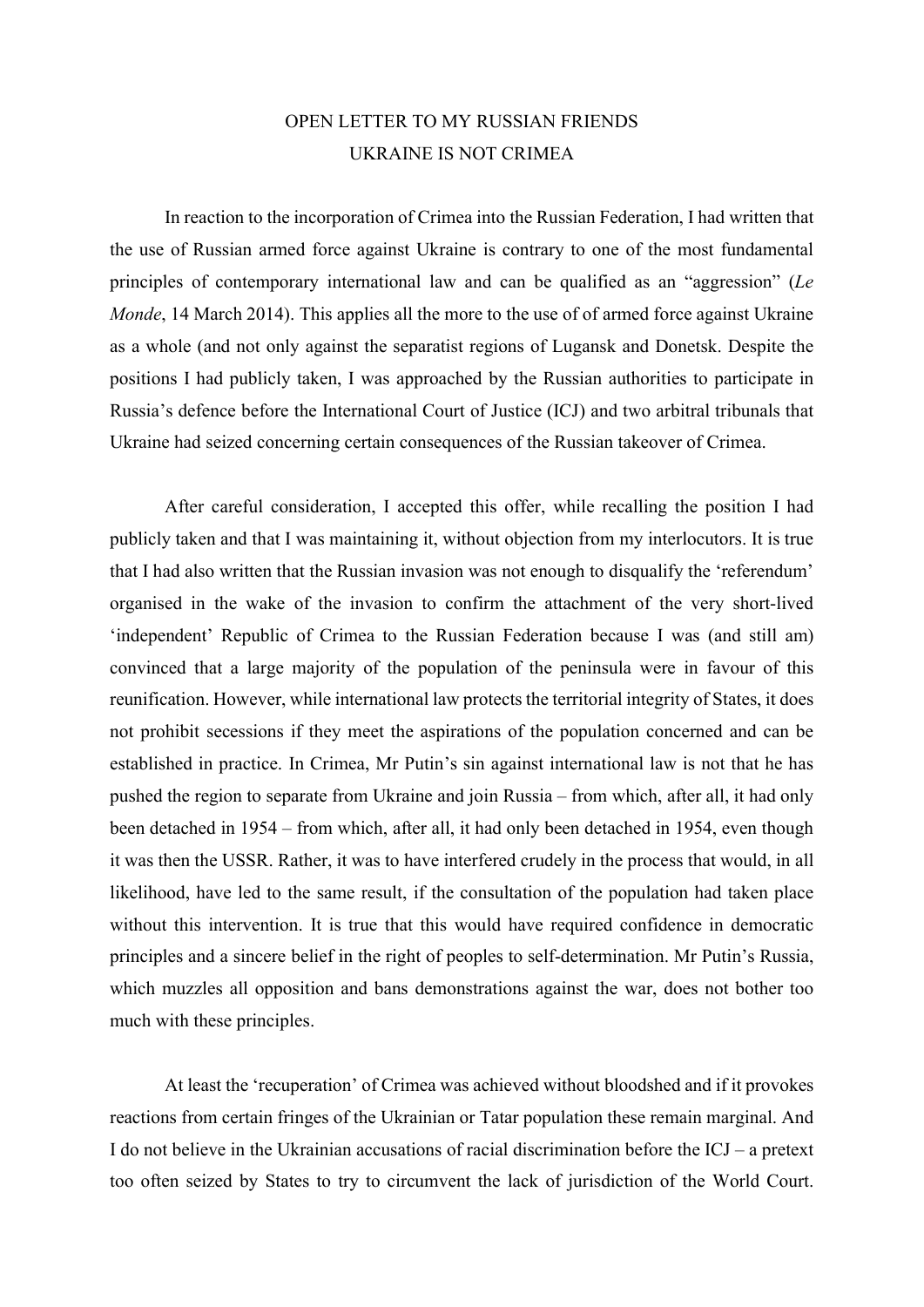Perhaps a comparable solution should have been encouraged through the free consultation of the concerned population in the Donbass – which the Minsk Accords do not address head-on?

 In any case, Ukraine is not Crimea and there is no justification for the use of war to impose a political regime change in Kiev or a territorial dismemberment of Ukraine – probably both. To state the obvious, international law recognises the legality of the use of armed force only in in self-defence in response to an armed attack (Article 51 of the United Nations Charter), or by virtue of a resolution of the Counsel under Chapter VII of the Charter. Despite Mr Putin's verbal contortions, Russia was clearly not in a position self-defence, even if it was preventive – which would not have been enough to justify it. And, of course, there was no Security Council decision authorising such action.

 Did Ukraine violate the 'Minsk Agreements', the first of which was signed on 5 September 2014 by its representative, and those of Russia and of the two separatist regions, and the second on 12 February 2015 in the 'Normandy format' by the representatives of the same entities as well as the German Chancellor and the French President? This is arguably true, but Russia has hardly fulfilled its own commitments. Moreover, apart from the fact that these agreements are of an uncertain legal nature, their violations cannot justify actions in flagrant violation of peremptory norms of general international law (ius cogens): countermeasures may be lawful in respect of such breaches, provided that they are not themselves contrary to obligations arising from the same rules. And indeed, there was no Security Council decision authorising such action.

 As much as the – timid – Western 'sanctions' respect this requirement, they are not, which responds to elementary considerations of humanity, as well as, perhaps excessively, the principle of proportionality, which is equally important in this matter; as much the massive and deadly Russian armed attack cannot in any way be considered to be based on these principles of moderation.

 Dear Russian friends, what a disappointment and sadness it is that your country, so endearing in so many ways, is calling into question those principles that we wanted to believe were recognised by all 'civilised nations', i.e. by the international community of community of States as a whole. And I am all the more saddened by this because Russia has played a major role in the tremendous movement that led to this achievement. It was Russia that convened the